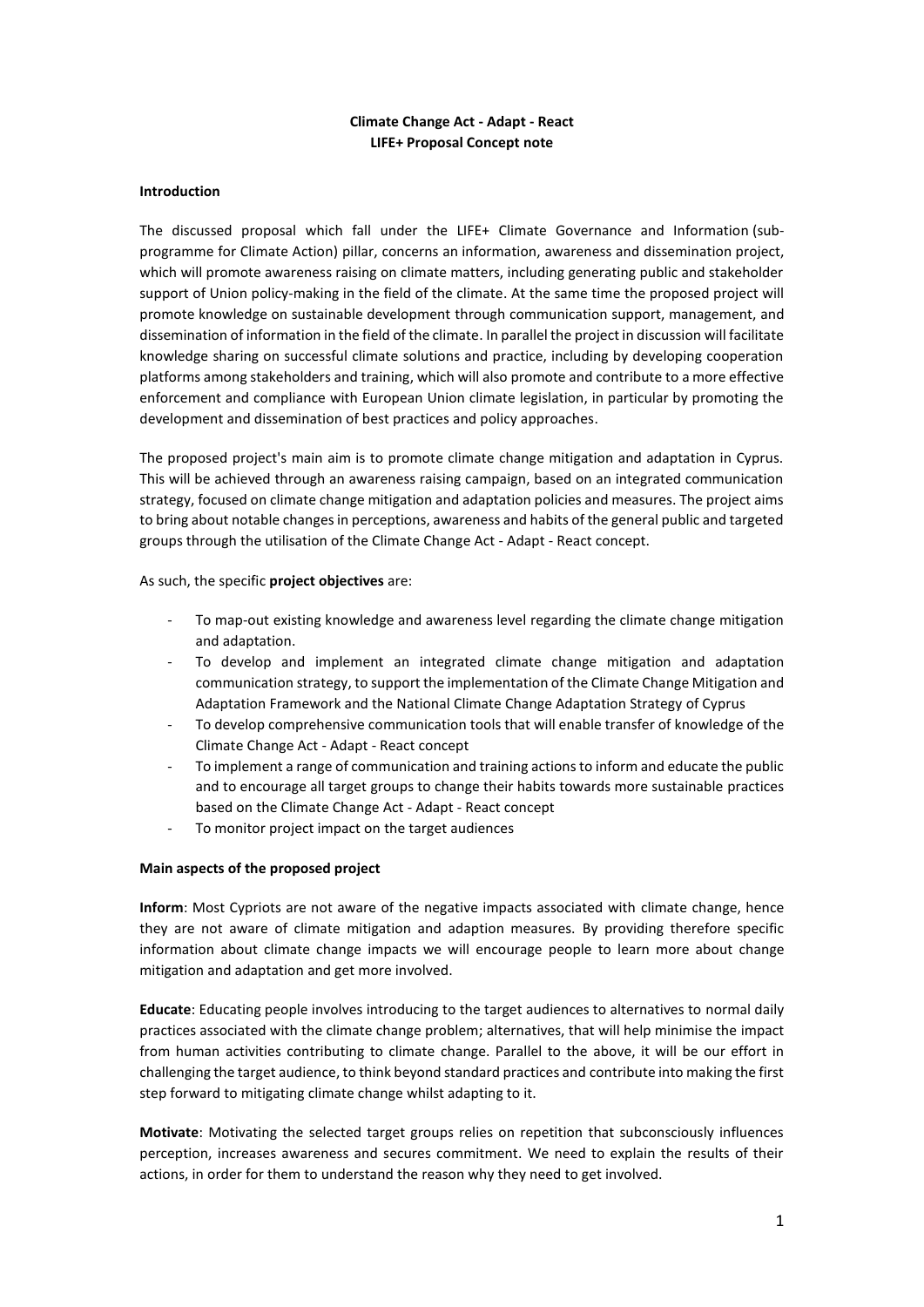**Key messages to be passed to target audience**: Climate change is not something beyond human control. Daily activities do contribute to the problem and by altering our perceptions and taking concrete action we will be able to mitigate the problem. At the same time as the pressing upcoming challenges associated with climate change are fast approaching, we need to prepare ourselves in order to be able to adapt to climate change. The above key messages will be conveyed by communicating the information below: why mitigate and adapt to climate change, Climate change concerns all, what can be done, how to mitigate and adapt to climate change, mitigation and adaptation are feasible.

#### **Actions and means involved**

The proposed actions will be designed and organised so that they are aligned with the overall project time plan and together form a complete comprehensive communication plan, to deal with the

problem. Each action will relate to a specific group and serve to fulfil a specific need.

The strategic approach will be based on a combination of Above-The-Line (ATL) & Below-The-Line (BTL) activities. The ATL activities will focus on getting the message through, to all target groups providing all the necessary information about climate change mitigation and adaptation issues and creating awareness. This stage of our communication will deal therefore with the 'theoretical part' of the problem. BTL activities will bring us closer to each specific target group and deal with each group relationship with climate change mitigation and adaptation and will touch the 'technical part' of the problem. We believe that by combining our activities and efforts we can maximise the impact our messages will have and increase the possibility of altering perception.

Based on these 2 axes, our campaign will be divided in two parts: a) The awareness raising part which involves radio, tv, electronic media and printed press campaigns, and b) The climate change mitigation and adaptation education and motivation part where we use more interactive activities such as conferences and festivals, group meetings, workshops etc.

# **Proposed partners**

The project team will be carefully chosen in order to strike a balance between environmental experience and communication capacity so that the best possible results could be obtained. Regarding environmental experience, the proposed project partners involved, share a huge experience both at developing climate change mitigation and adaptation policy and implementing it.

Building upon the previous experience, cooperation and synergies developed through the implementation of LIFE Know Waste Project (LIFE13 INF/CY/000919), the proposed main partners for the discussed project proposal are: Cyprus Broadcasting Corporation (CyBC), which will act as the Project Coordinator, Cyprus News Agency (CNA), Department of Environment of the Ministry of Agriculture, Rural Development and Environment (Doe MARDE), Cyprus Pedagogical institute (PI) and an European partner who will provided the necessary expertise for the Climate Change Act - Adapt - React campaign.

# **Other potential partners**

- Cyprus University of Technology (CUT)
- Department of Forests of the Ministry of Agriculture, Rural Development and Environment (DoF MARDE)
- Agricultural Research Institute (ARI) of the Ministry of Agriculture, Rural Development and Environment
- **CARDET**